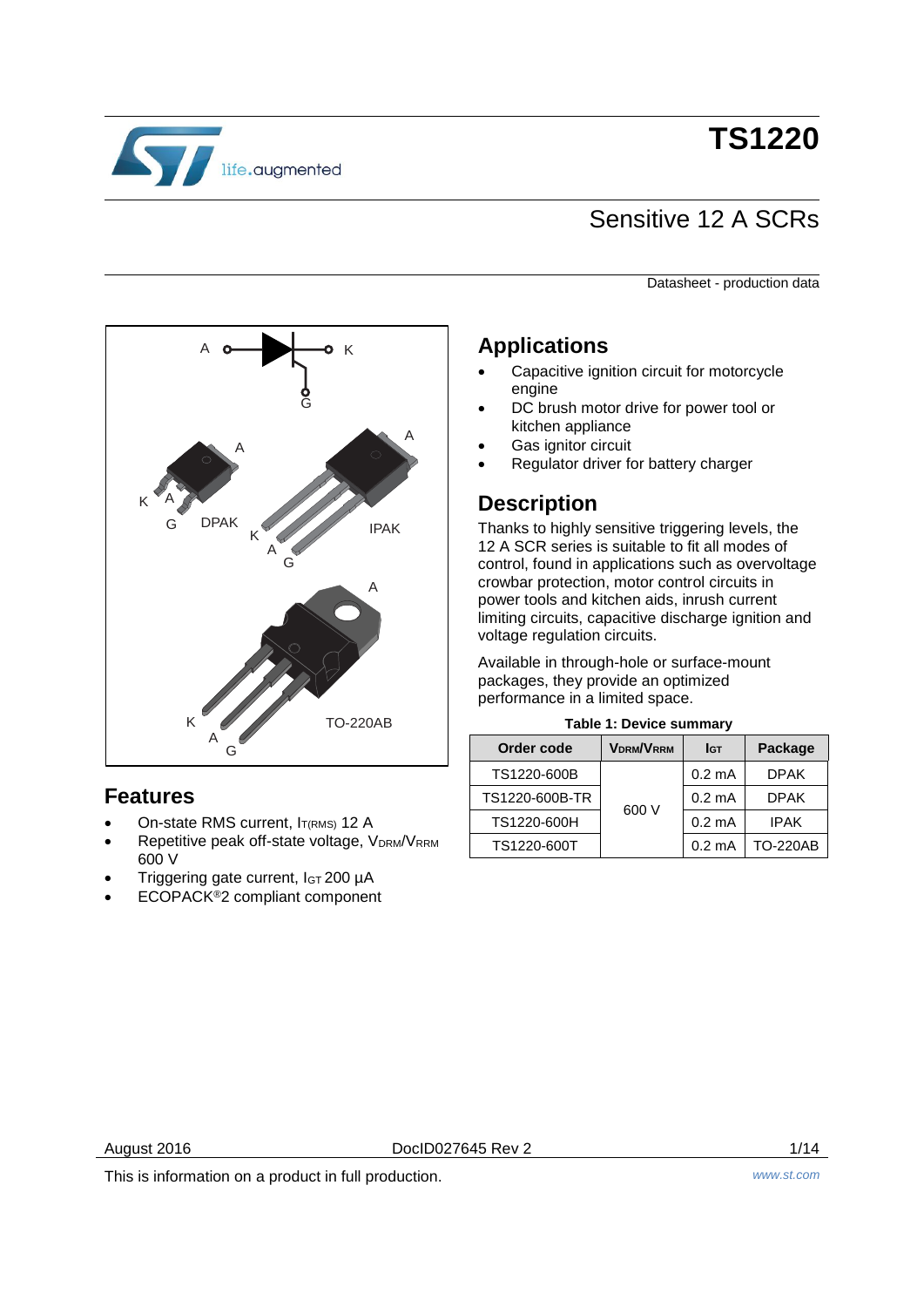### **1 Characteristics**

| Table 2: Absolute ratings (limiting values) |  |  |
|---------------------------------------------|--|--|
|                                             |  |  |

| <b>Symbol</b>                    | <b>Parameter</b>                                                                         |                  | Value          | <b>Unit</b> |           |
|----------------------------------|------------------------------------------------------------------------------------------|------------------|----------------|-------------|-----------|
| T(RMS)                           | On-state RMS current (180° conduction angle)                                             |                  | $T_c = 105 °C$ | 12          | A         |
| $I_{T(AV)}$                      | Average on-state current (180° conduction angle)                                         |                  | $T_c = 105 °C$ | 8           | A         |
|                                  | Non repetitive surge peak                                                                | $t_{p} = 8.3$ ms |                | 115         |           |
| <b>I</b> TSM<br>on-state current |                                                                                          | $t_{p} = 10$ ms  | $T_i = 25 °C$  | 110         | A         |
| 1 <sup>2</sup> t                 | $12t$ value for fusing                                                                   | $t_{p} = 10$ ms  | $T_i = 25 °C$  | 60          | $A^2S$    |
| dl/dt                            | Critical rate of rise of on-state current $I_G = 2 \times I_{GT}$ .<br>$t_r \leq 100$ ns | $F = 60$ Hz      | $T_i = 125 °C$ | 50          | $A/\mu s$ |
| I <sub>GM</sub>                  | Peak gate current                                                                        | $t_p = 20 \mu s$ | $T_i = 125 °C$ | 4           | A         |
| $P_{G(AV)}$                      | $T_i = 125 °C$<br>Average gate power dissipation                                         |                  |                |             | W         |
| ${\sf T}_{\sf stg}$              | Storage junction temperature range                                                       | $-40$ to $+150$  | °C             |             |           |
| Tj.                              | Operating junction temperature range                                                     | $-40$ to $+125$  |                |             |           |

#### **Table 3: Sensitive electrical characteristics (Tj = 25 °C, unless otherwise specified)**

| <b>Symbol</b>          | <b>Test conditions</b>                                                             |                |      |                |           |  |
|------------------------|------------------------------------------------------------------------------------|----------------|------|----------------|-----------|--|
| Iст                    |                                                                                    |                | MAX. | 200            | μA        |  |
| $V$ GT                 | $V_D = 12 V$ , $R_L = 140 \Omega$                                                  |                | MAX. | 0.8            | $\vee$    |  |
| <b>V<sub>GD</sub></b>  | $V_D = V_{DRM}$ , R <sub>L</sub> = 3.3 k $\Omega$ , R <sub>GK</sub> = 220 $\Omega$ | $T_i = 125 °C$ | MIN. | 0.1            | V         |  |
| $V_{RG}$               | $I_{RG}$ = 10 $\mu$ A                                                              |                | MIN. | 8              | V         |  |
| Iн                     | $I_T = 50$ mA, $R_{GK} = 1$ k $\Omega$<br>MAX.                                     |                |      |                | mA        |  |
| ΙL.                    | $I_G = 1$ mA, $R_{GK} = 1$ k $\Omega$                                              |                | MAX. | 6              | mA        |  |
| dV/dt                  | $V_D = 67\% V_{DRM}$ , R <sub>GK</sub> = 220 $\Omega$                              | $T_i = 125$ °C | MIN. | 5              | $V/\mu s$ |  |
| <b>V</b> <sub>TM</sub> | $I_{TM}$ = 24 A t <sub>p</sub> = 380 µs                                            | $T_i = 25 °C$  | MAX. | 1.6            | V         |  |
| $V_{t0}$               | Threshold voltage                                                                  | $T_i = 125 °C$ | MAX. | 0.85           | V         |  |
| $R_d$                  | Dynamic resistance                                                                 | $T_i = 125 °C$ | MAX. | 30             | $m\Omega$ |  |
| <b>I</b> DRM           |                                                                                    | $T_i = 25 °C$  |      | 5              | μA        |  |
| <b>IRRM</b>            | $V_{DRM} = V_{RRM}$ , $R_{GK} = 1 k\Omega$                                         | $T_i = 125 °C$ | MAX. | $\overline{2}$ | mA        |  |

#### **Table 4: Thermal resistance**

| <b>Symbol</b> |                          | <b>Parameter</b>             |                      |     |      |
|---------------|--------------------------|------------------------------|----------------------|-----|------|
| $R_{th(i-c)}$ | Junction to case (DC)    |                              | DPAK, IPAK, TO-220AB | 1.3 | °C/W |
|               |                          | $S = 0.5$ cm <sup>2(1)</sup> | <b>DPAK</b>          | 70  |      |
| $R_{th(j-a)}$ | Junction to ambient (DC) |                              | <b>IPAK</b>          | 100 | °C/W |
|               |                          |                              | <b>TO-220AB</b>      | 60  |      |

#### **Notes:**

<span id="page-1-0"></span> $(1)$ S = Copper surface under tab

2/14 DocID027645 Rev 2

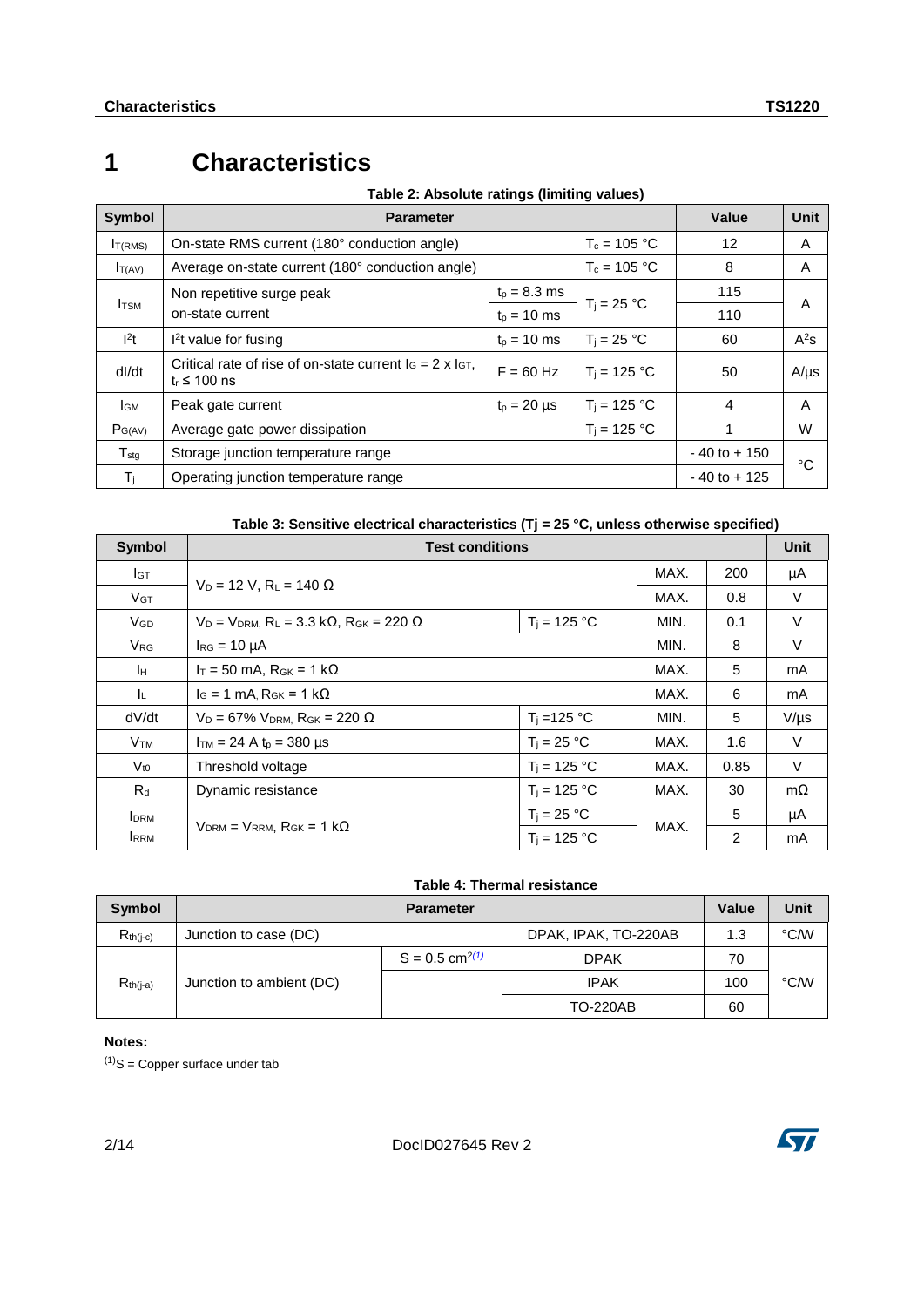### **1.1 Characteristics (curves)**







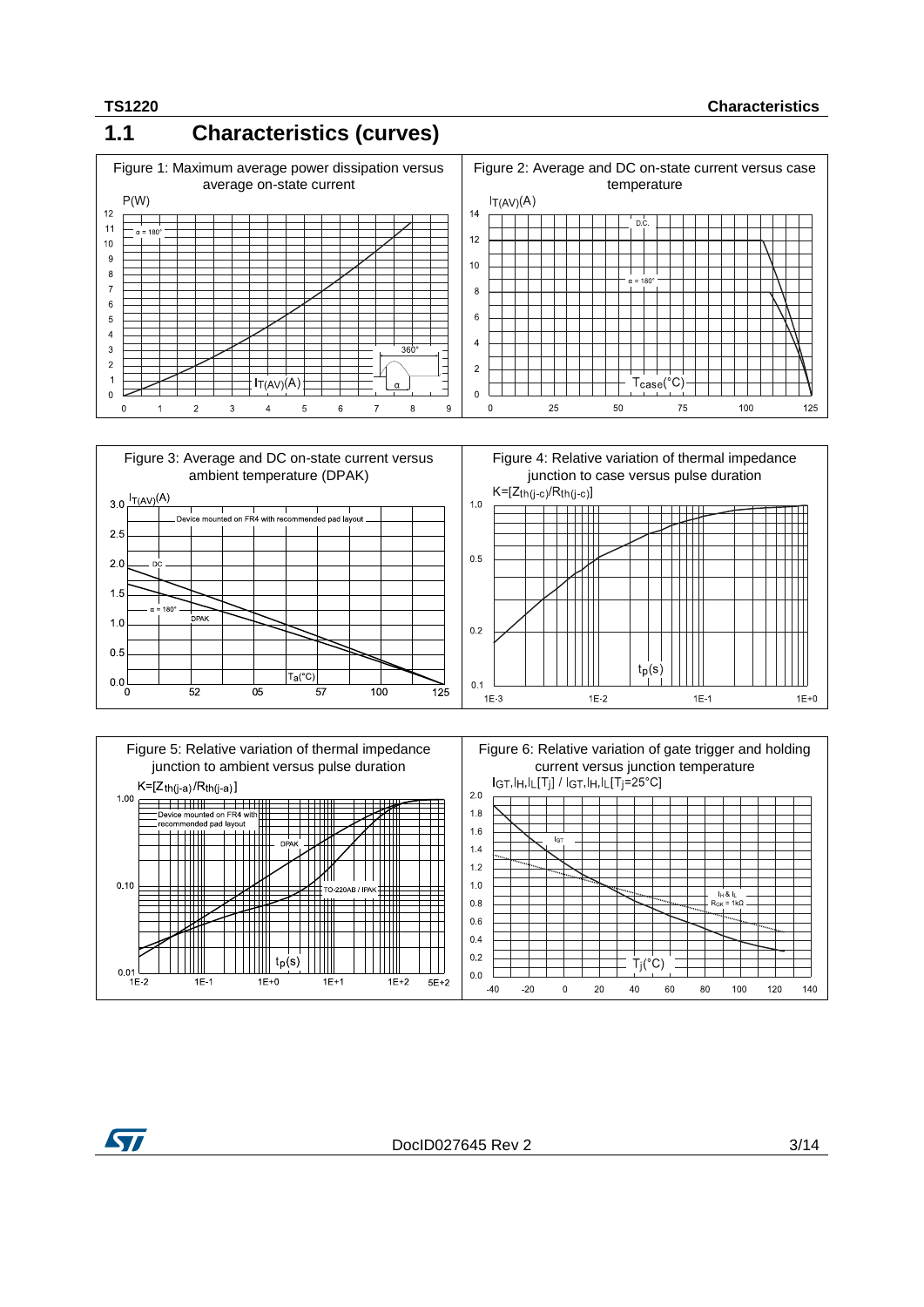#### **Characteristics TS1220**



 $0.0$  $0.5$  1.5  $2.0$  $2.5$ 

 $1.0$ 

 $3.0$ 

 $3.5$ 

 $4.0$ 



4.5 5.0

 $\overline{0.1}$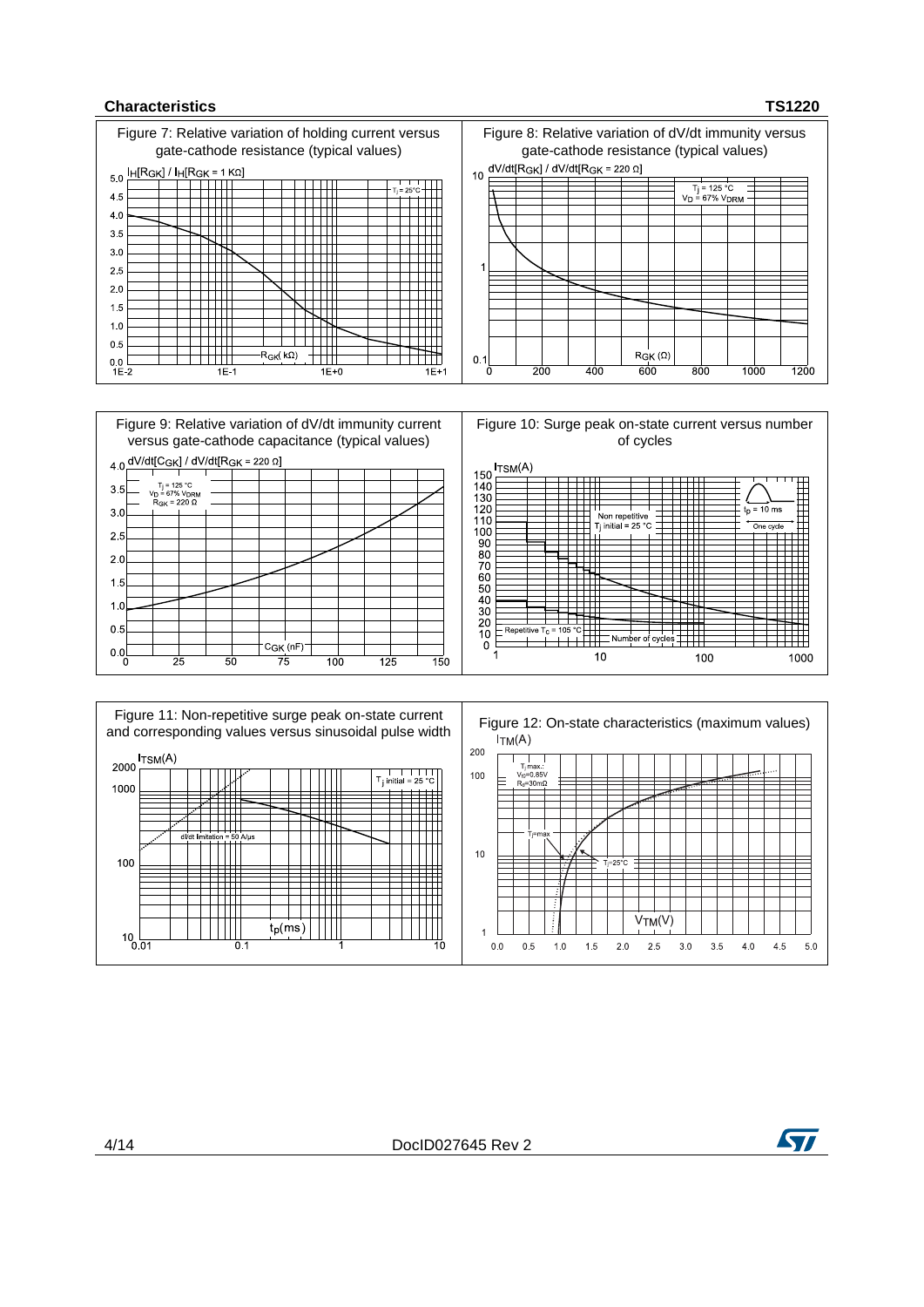#### **TS1220 Characteristics**



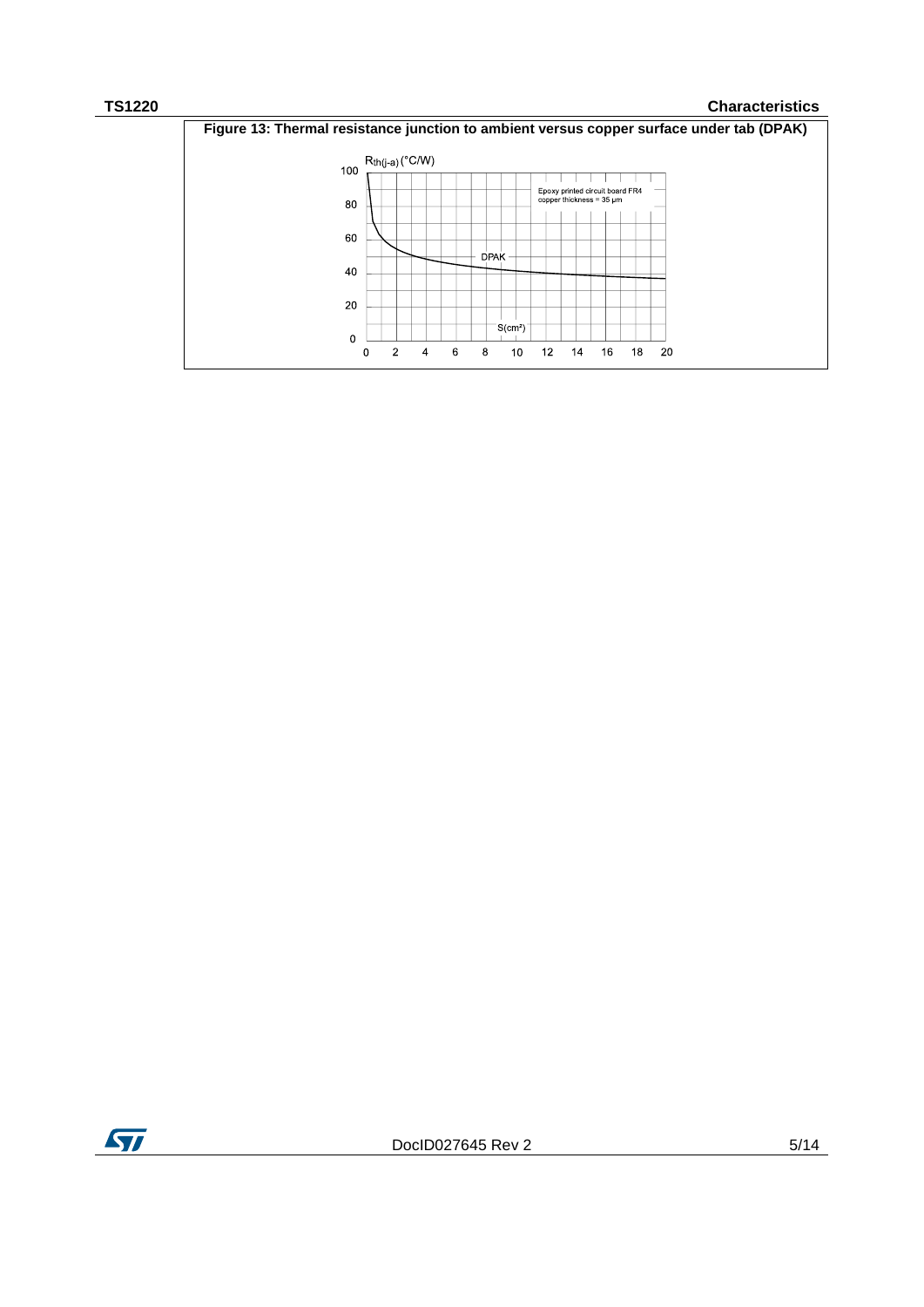### **2 Package information**

<span id="page-5-0"></span>In order to meet environmental requirements, ST offers these devices in different grades of ECOPACK® packages, depending on their level of environmental compliance. ECOPACK® specifications, grade definitions and product status are available at: *www.st.com*. ECOPACK® is an ST trademark.

Lead free lead plating; halogen free molding compound.

### **2.1 DPAK package mechanical data**



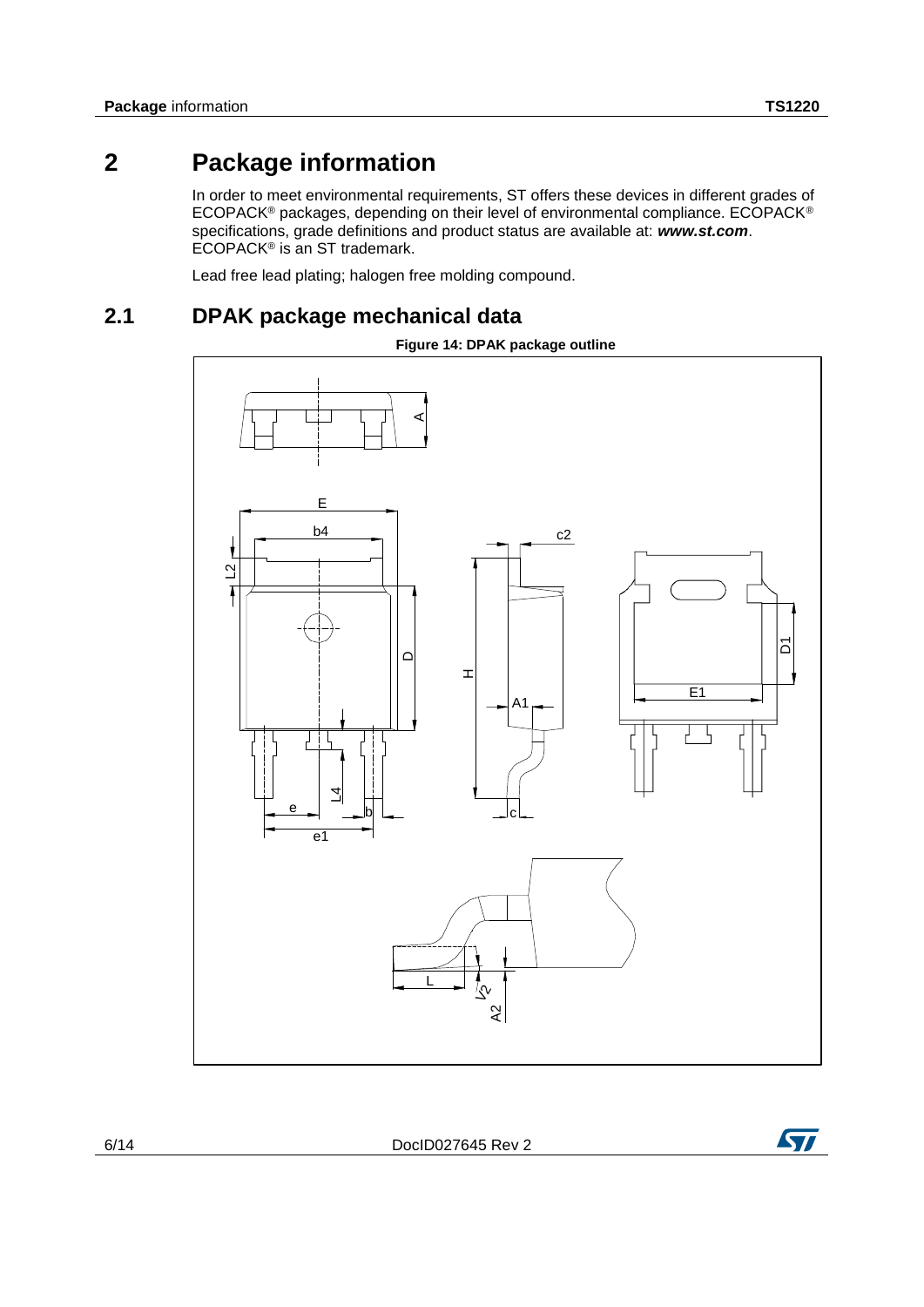### **Table 5: DPAK mechanical data**

**TS1220 Package** information

|                | rabic J. Dr AR mechanical data<br>Inches $(1)$<br>mm |       |             |              |        |             |
|----------------|------------------------------------------------------|-------|-------------|--------------|--------|-------------|
| Dim.           | Min.                                                 | Typ.  | Max.        | Min.         | Typ.   | Max.        |
| A              | 2.18                                                 |       | 2.40        | 0.0858       |        | 0.0945      |
| A1             | 0.90                                                 |       | 1.10        | 0.0354       |        | 0.0433      |
| A2             | 0.03                                                 |       | 0.23        | 0.0012       |        | 0.0091      |
| $\mathbf b$    | 0.64                                                 |       | 0.90        | 0.0252       |        | 0.0354      |
| b4             | 4.95                                                 |       | 5.46        | 0.1949       |        | 0.2150      |
| C              | 0.46                                                 |       | 0.61        | 0.0181       |        | 0.0240      |
| c2             | 0.46                                                 |       | 0.60        | 0.0181       |        | 0.0240      |
| D              | 5.97                                                 |       | 6.22        | 0.2350       |        | 0.2449      |
| D <sub>1</sub> | 4.95                                                 |       | 5.60        | 0.1949       |        | 0.2205      |
| E              | 6.35                                                 |       | 6.73        | 0.2500       |        | 0.2650      |
| E <sub>1</sub> | 4.32                                                 |       | 5.50        | 0.1701       |        | 0.2165      |
| e              |                                                      | 2.286 |             |              | 0.0900 |             |
| e <sub>1</sub> | 4.40                                                 |       | 4.70        | 0.1732       |        | 0.1850      |
| H              | 9.35                                                 |       | 10.40       | 0.3681       |        | 0.4094      |
| L              | 1.00                                                 |       | 1.78        | 0.0394       |        | 0.0701      |
| L2             |                                                      |       | 1.27        |              |        | 0.0500      |
| L4             | 0.60                                                 |       | 1.02        | 0.0236       |        | 0.0402      |
| V <sub>2</sub> | $-8^\circ$                                           |       | $8^{\circ}$ | $-8^{\circ}$ |        | $8^{\circ}$ |

#### **Notes:**

<span id="page-6-0"></span> $(1)$ Inch dimensions are for reference only.





ST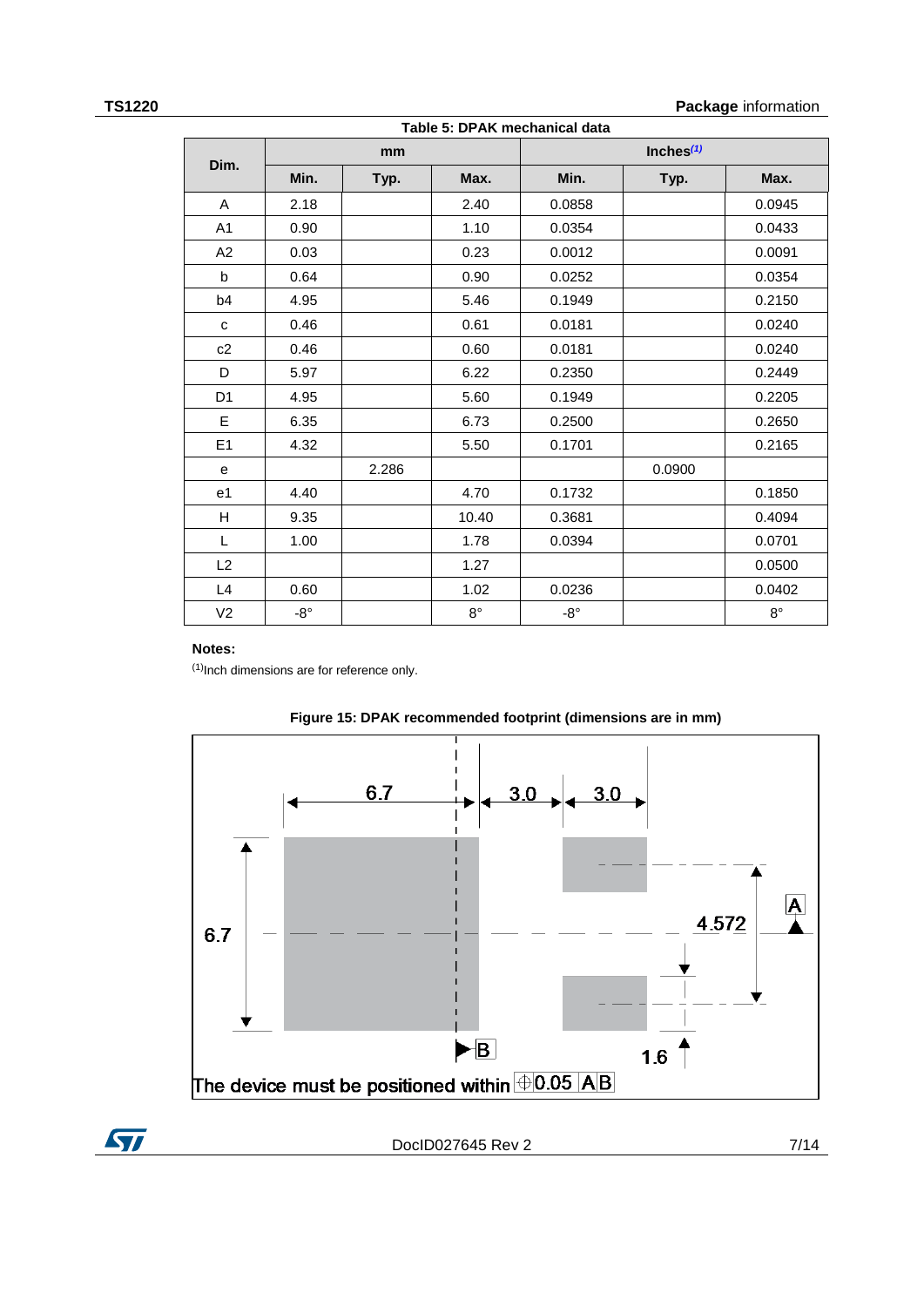

This package drawing may slightly differ from the physical package. However, all the specified dimensions are guaranteed.

8/14 DocID027645 Rev 2

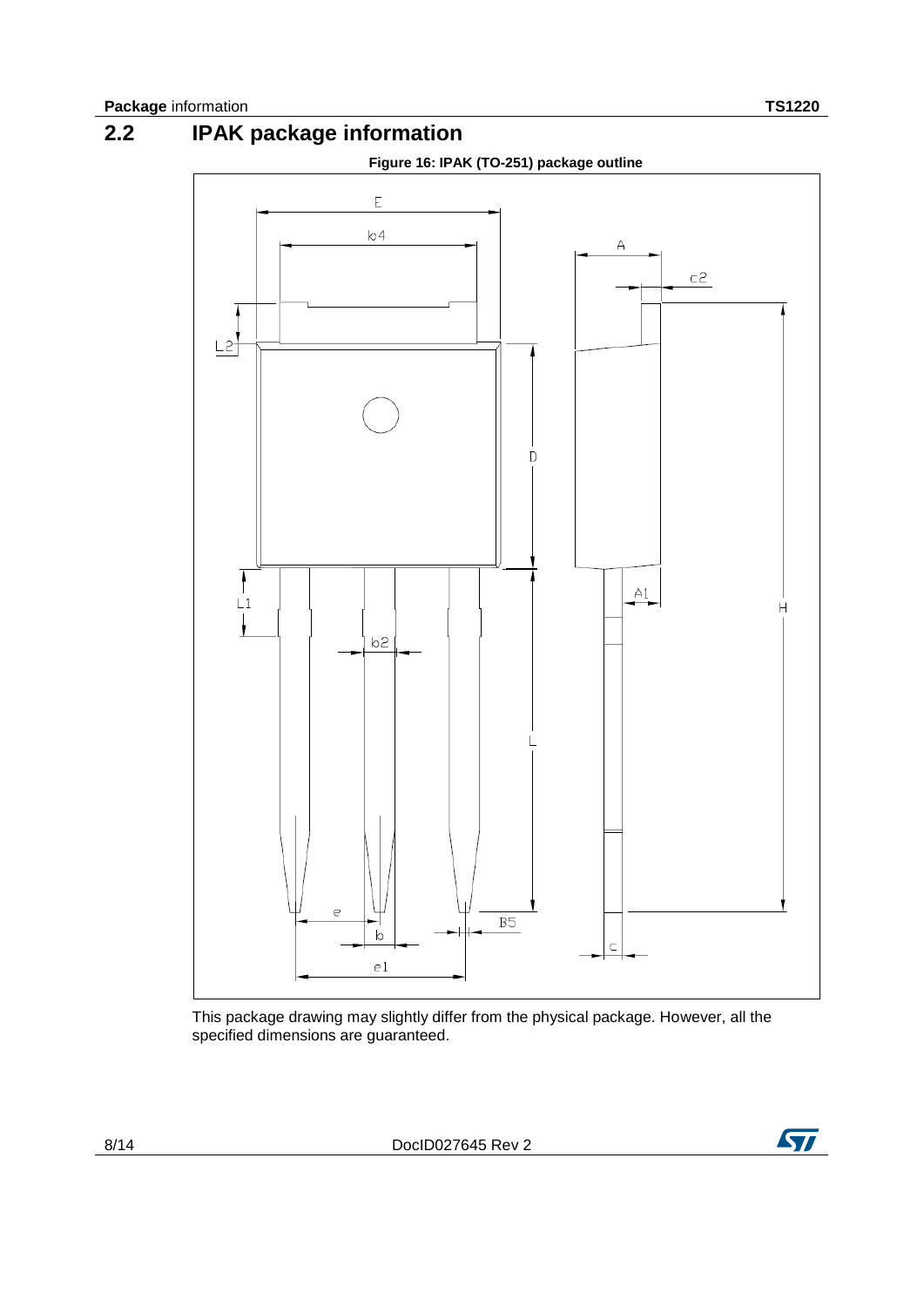### **TS1220 Package** information

|                 | Table 6: IPAK (TO-251) package mechanical data |                    |      |                   |              |        |
|-----------------|------------------------------------------------|--------------------|------|-------------------|--------------|--------|
|                 |                                                |                    |      | <b>Dimensions</b> |              |        |
| Ref.            |                                                | <b>Millimiters</b> |      |                   | Inches $(1)$ |        |
|                 | Min.                                           | Typ.               | Max. | Min.              | Typ.         | Max.   |
| A               | 2.20                                           |                    | 2.40 | 0.0866            |              | 0.0945 |
| A <sub>1</sub>  | 0.90                                           |                    | 1.10 | 0.0354            |              | 0.0433 |
| $\mathbf b$     | 0.64                                           |                    | 0.90 | 0.0252            |              | 0.0354 |
| b2              |                                                |                    | 0.95 |                   |              | 0.0374 |
| b4              | 5.20                                           |                    | 5.43 | 0.2047            |              | 0.2138 |
| B <sub>5</sub>  |                                                | 0.30               |      |                   | 0.0125       |        |
| $\mathbf{C}$    | 0.45                                           |                    | 0.60 | 0.0177            |              | 0.0236 |
| c2              | 0.46                                           |                    | 0.60 | 0.0181            |              | 0.0236 |
| D               | 6.00                                           |                    | 6.20 | 0.2362            |              | 0.2441 |
| E               | 6.40                                           |                    | 6.65 | 0.2520            |              | 0.2618 |
| e               |                                                | 2.28               |      |                   | 0.0898       |        |
| e <sub>1</sub>  | 4.40                                           |                    | 4.60 | 0.1732            |              | 0.1811 |
| $\overline{H}$  |                                                | 16.10              |      |                   | 0.6339       |        |
| L               | 9.00                                           |                    | 9.60 | 0.3545            |              | 0.3780 |
| $\overline{L1}$ | 0.80                                           |                    | 1.20 | 0.0315            |              | 0.0472 |
| L2              |                                                | 0.80               | 1.25 |                   | 0.0315       | 0.0492 |
| $\overline{V}$  |                                                | 10 <sup>°</sup>    |      |                   | $10^{\circ}$ |        |

### **Notes:**

<span id="page-8-0"></span> $(1)$ Inch dimensions are for reference only.

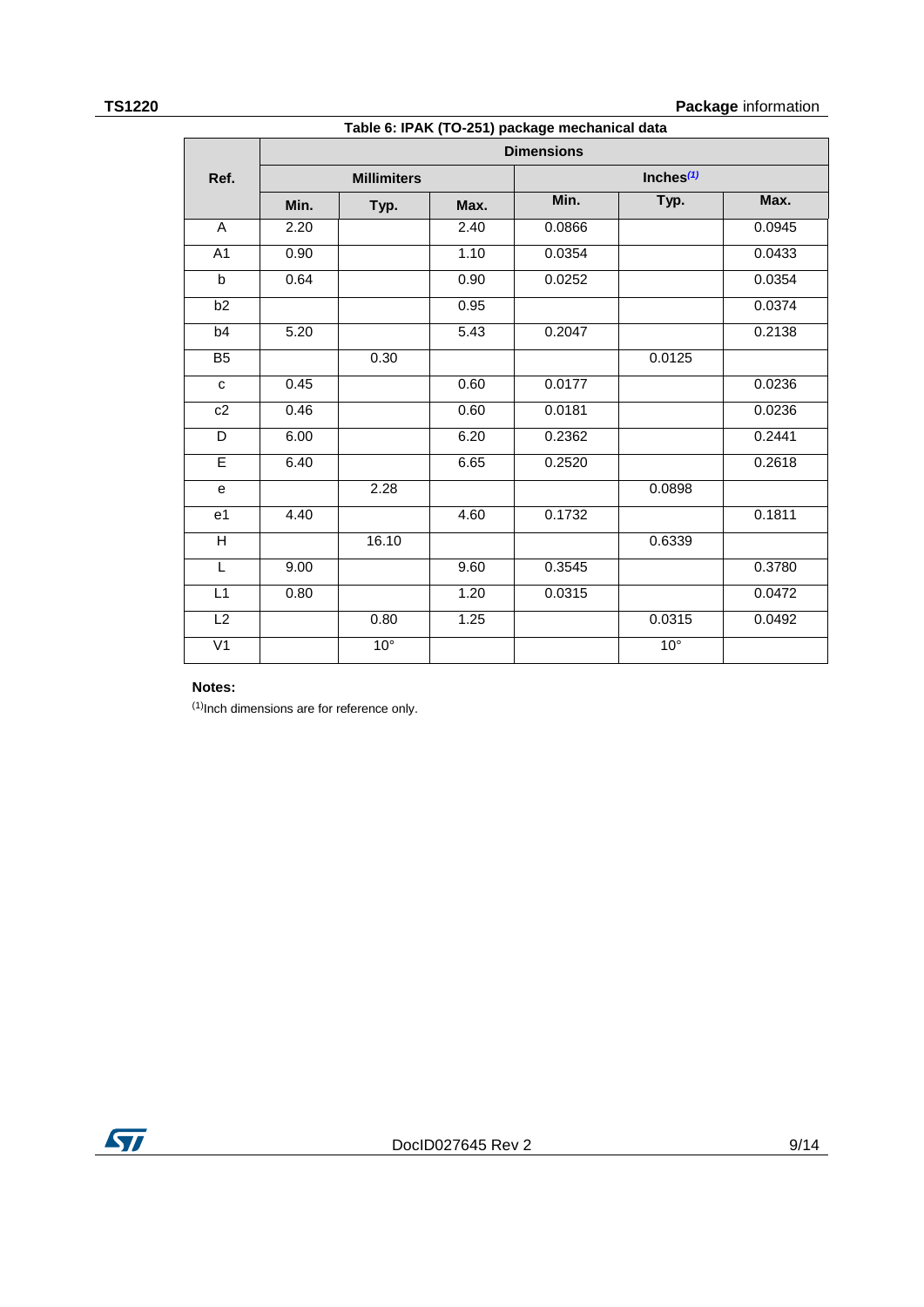

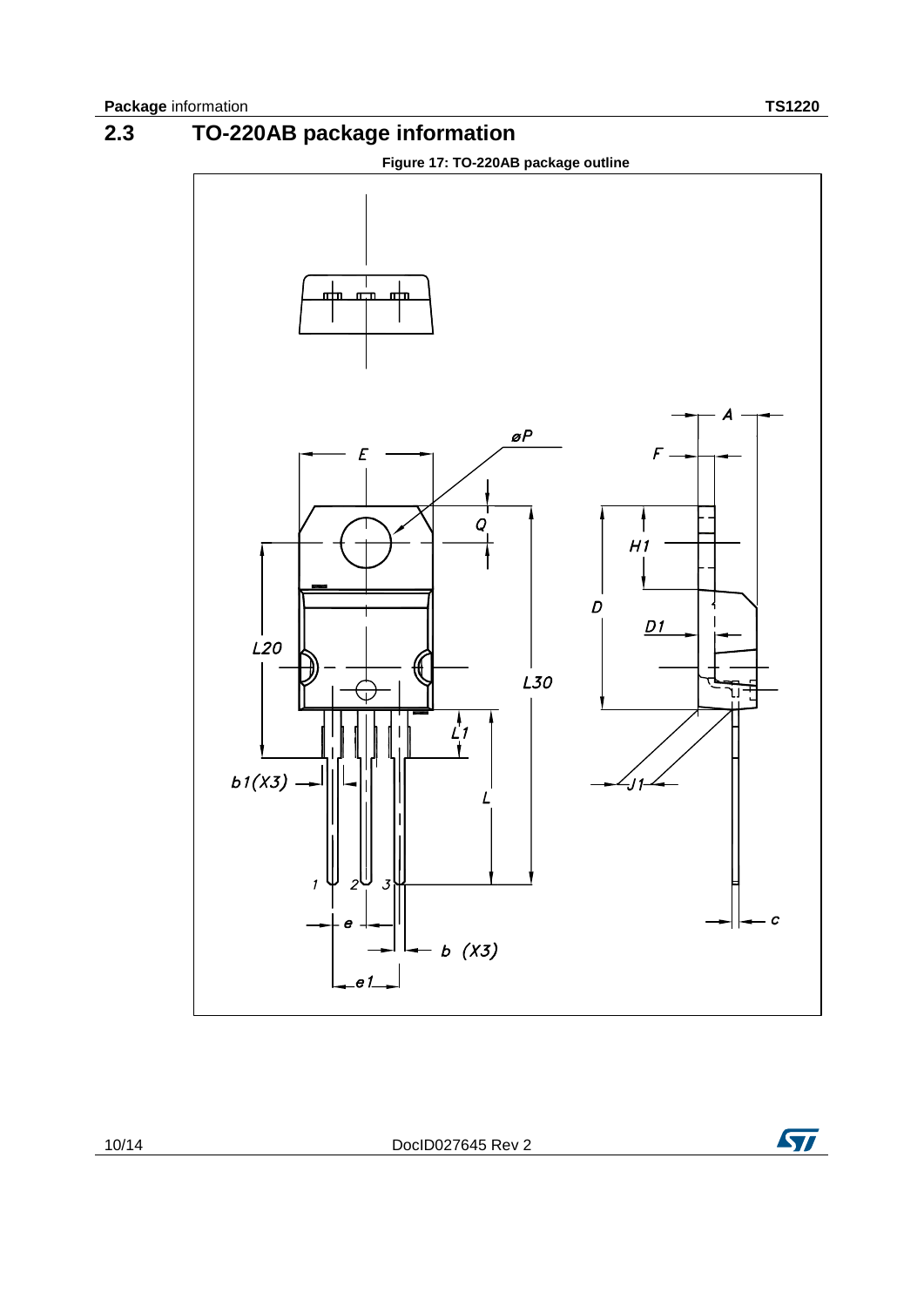#### **TS1220 Package** information

| Table 7: TO-220AB package mechanical data |            |                    |                   |              |
|-------------------------------------------|------------|--------------------|-------------------|--------------|
|                                           |            |                    | <b>Dimensions</b> |              |
| Ref.                                      |            | <b>Millimeters</b> |                   | Inches $(1)$ |
|                                           | Min.       | Max.               | Min.              | Max.         |
| A                                         | 4.40       | 4.60               | 0.1732            | 0.1811       |
| b                                         | 0.61       | 0.88               | 0.0240            | 0.0346       |
| b <sub>1</sub>                            | 1.14       | 1.70               | 0.0449            | 0.0669       |
| $\mathbf{C}$                              | 0.48       | 0.70               | 0.0189            | 0.0276       |
| D                                         | 15.25      | 15.75              | 0.6004            | 0.6201       |
| D <sub>1</sub>                            |            | 1.27 typ.          |                   | 0.0500 typ.  |
| E                                         | 10.00      | 10.40              | 0.3937            | 0.4094       |
| e                                         | 2.40       | 2.70               | 0.0945            | 0.1063       |
| e <sub>1</sub>                            | 4.95       | 5.15               | 0.1949            | 0.2028       |
| F                                         | 1.23       | 1.32               | 0.0484            | 0.0520       |
| H1                                        | 6.20       | 6.60               | 0.2441            | 0.2598       |
| J <sub>1</sub>                            | 2.40       | 2.72               | 0.0945            | 0.1071       |
| L                                         | 13.00      | 14.00              | 0.5118            | 0.5512       |
| L1                                        | 3.50       | 3.93               | 0.1378            | 0.1547       |
| L20                                       | 16.40 typ. |                    | 0.6457 typ.       |              |
| L30                                       | 28.90 typ. |                    | 1.1378 typ.       |              |
| ØP                                        | 3.75       | 3.85               | 0.1476            | 0.1516       |
| Q                                         | 2.65       | 2.95               | 0.1043            | 0.1161       |

#### **Notes:**

<span id="page-10-0"></span> $(1)$ Inch dimensions are for reference only.

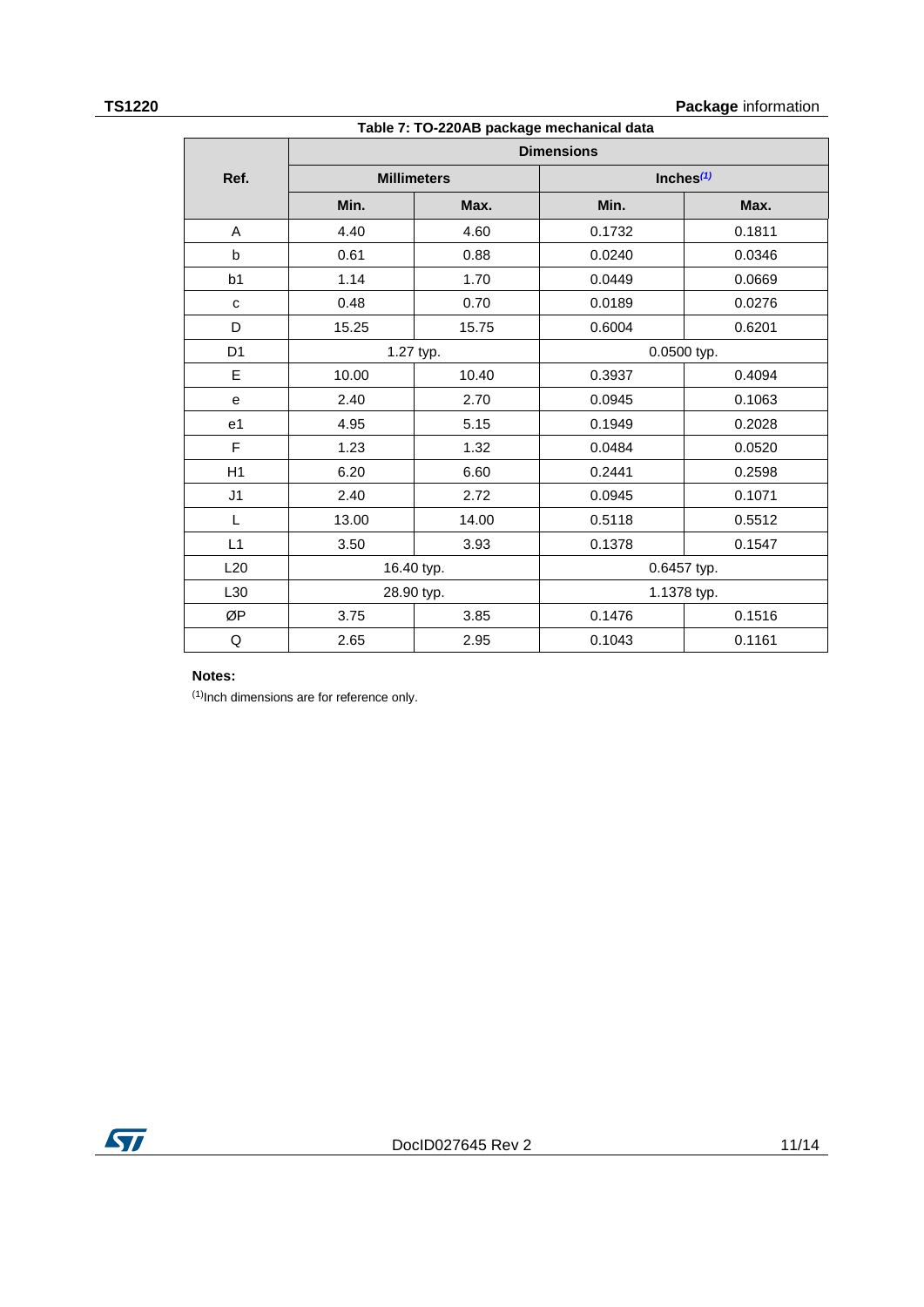### **3 Ordering information**

| Figure 18: TS1220 series                                                                                             |                       |
|----------------------------------------------------------------------------------------------------------------------|-----------------------|
| <b>Sensitive SCR series</b><br>Current<br>$12 = 12 A$<br>Sensitivity<br>$20 = 200 \mu A$<br>Voltage<br>$600 = 600 V$ | TS 12 20 - 600 B - TR |
| Package<br>$B = DPAK$<br>$H = IPAK$<br>$T = TO-220AB$<br>Packing mode<br>$Blank = Tube$<br>$-TR = Tape$ and reel     |                       |

### **Table 8: Ordering information**

| Order code     | <b>Marking</b> | Package         | Weight           | <b>Base gty</b> | Delivery mode |
|----------------|----------------|-----------------|------------------|-----------------|---------------|
| TS1220-600B    | TS12 20600     | <b>DPAK</b>     | 0.3 <sub>q</sub> | 75              | Tube          |
| TS1220-600B-TR | TS12 20600     | <b>DPAK</b>     | 0.3 <sub>q</sub> | 2500            | Tape and reel |
| TS1220-600H    | TS12 20600     | <b>IPAK</b>     | 0.3 <sub>q</sub> | 75              | Tube          |
| TS1220-600T    | TS1220600T     | <b>TO-220AB</b> | 2.3 <sub>g</sub> | 50              | Tube          |

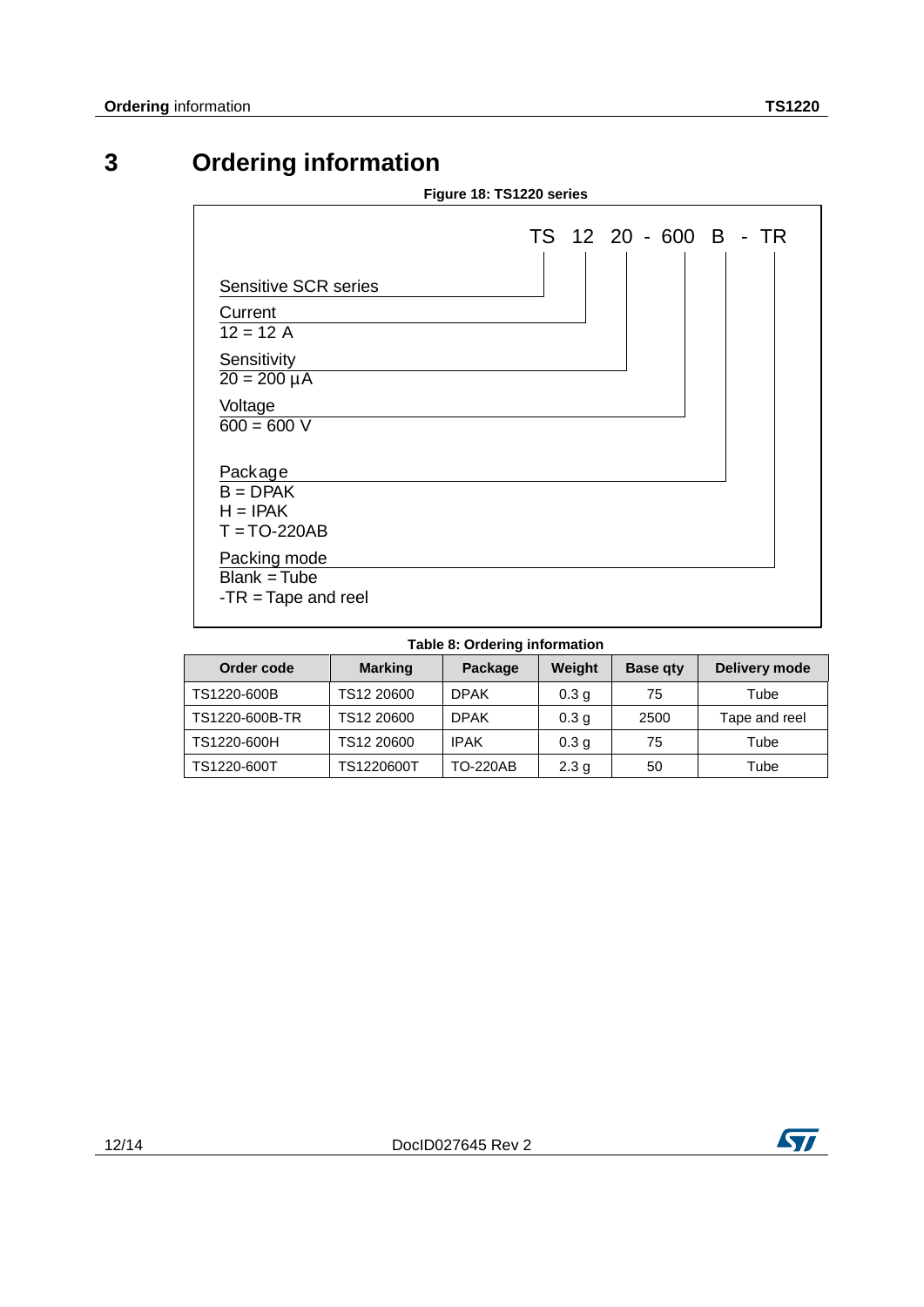### **4 Revision history**

**Table 9: Document revision history**

| Date        | <b>Revision</b> | <b>Changes</b>                                                                                                                                                         |
|-------------|-----------------|------------------------------------------------------------------------------------------------------------------------------------------------------------------------|
| 08-Apr-2015 |                 | First issue.                                                                                                                                                           |
| 03-Aug-2016 | 2               | Added section Applications and updated Features and in Table 1:<br>"Device summary" in cover page.<br>Updated Section 3: "Package information".<br>Minor text changes. |